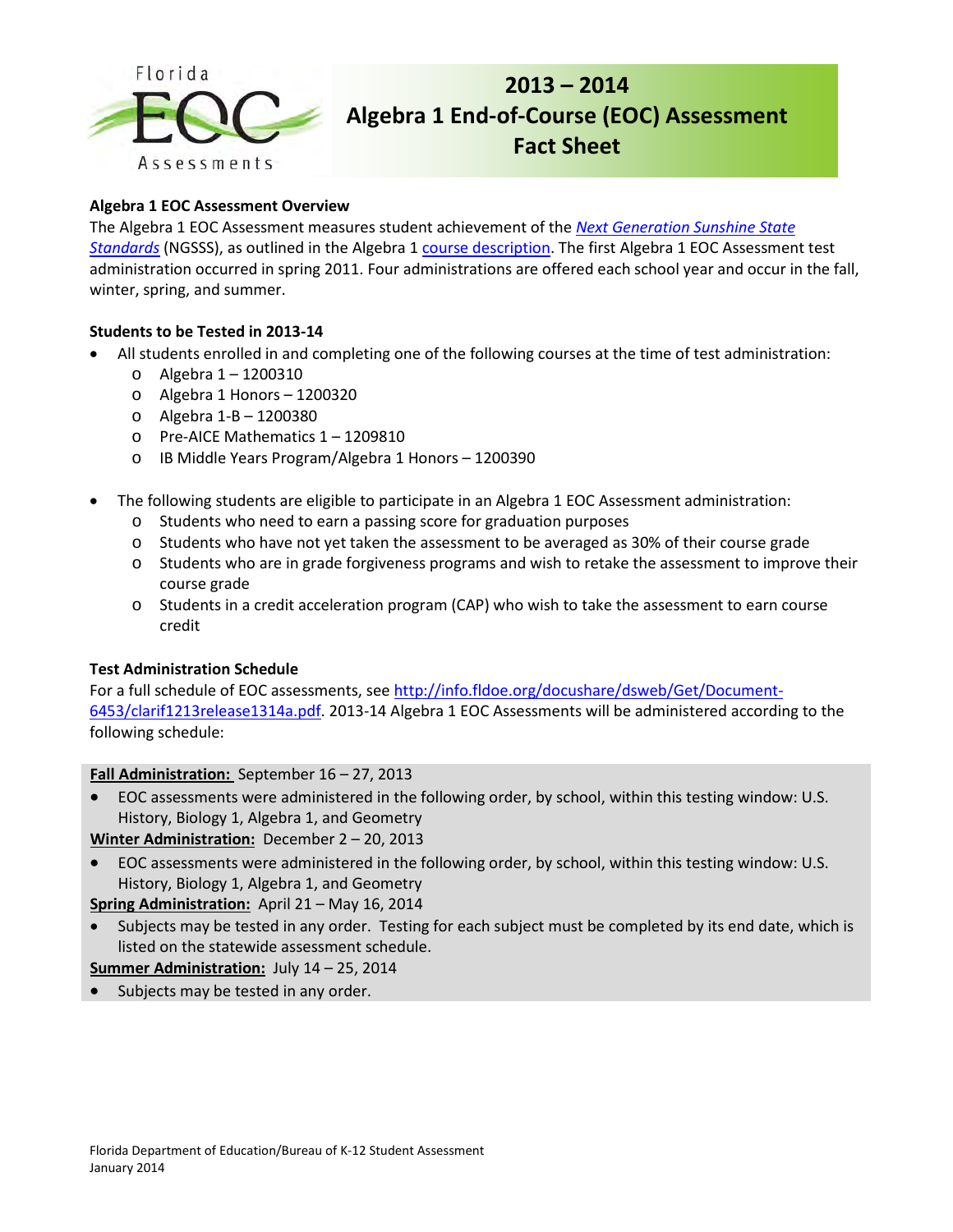#### **Test Administration Information**

- The Algebra 1 EOC Assessment is delivered via a computer-based test (CBT) platform called TestNav.
- Paper-based versions (regular print and braille) are provided for students with disabilities who require allowable accommodations, as specified in their individual educational plans (IEPs) or Section 504 plans.

2

- Paper-based large print versions are available as a unique accommodation for CBT assessments.
- The assessment is given in one 160-minute session with a 10-minute break after the first 80 minutes. Students are not allowed to talk during the break. As with FCAT 2.0 paper-based administrations, individual breaks may be allowed as needed. Students may not be dismissed during the first 80 minutes; however, if they complete the test in the first 80 minutes, they may be dismissed at the beginning of the 10-minute break. After the 10-minute break, students may be dismissed as they complete the test.
- Although the assessment is scheduled for a 160-minute session, any student not finished by the end of the 160 minutes may continue working. Testing must be completed within the same school day.
- There are multiple forms of the assessment, with a maximum of 65 items on each test form. Each form of the assessment includes 35-40 multiple-choice and 20-25 fill-in response items. Six to 10 of these items are experimental (field test) items and are NOT used to calculate student scores. For more information, see the test design summary at: [http://fcat.fldoe.org/pdf/designsummary.pdf.](http://fcat.fldoe.org/pdf/designsummary.pdf)
- A four-function calculator is provided in the TestNav platform. Students may request the use of an approved, hand-held four-function calculator after they participate in a practice test and determine that they are not comfortable using the online calculator for testing.
- A reference sheet containing commonly-used formulas and conversions is provided in the TestNav platform. Schools may make copies of the reference sheet provided in the *2013-14 End-of-Course Assessments Test Administration Manual* and distribute the copies to students if they prefer to use a hard copy.
- Students are provided with four-page, hard-copy work folders to use as scratch paper. Schools return used folders to district assessment coordinators for secure destruction.

### **Practice Test**

• Teachers, parents/guardians, and students can review the Algebra 1 EOC Assessment computer-based practice test, called an ePAT. This tool is available online a[t www.FLAssessments.com/ePAT.](http://www.flassessments.com/ePAT) Instructions for downloading the installer software and ePAT are also located on this website. Students are required to participate in a practice test session at their school prior to testing.

#### **Scoring and Reporting**

- **Equating—**Student results from the different test forms are reviewed and compared to ensure that the level of difficulty is the same for each test form. This process, called "equating," takes place after testing when enough student scores are in the system to ensure that a representative sample of student results is available for use in the comparison.
- **Scale Scores—**Students receive a scale score on the Algebra 1 EOC Assessment scale of 325 to 475.
- **Achievement Levels—**The success a student has achieved with the NGSSS assessed by the Algebra 1 EOC Assessment is indicated by Achievement Levels that range from 1 (lowest) to 5 (highest). Level 3 indicates satisfactory performance (passing). Scoring at or above Achievement Level 4 indicates that the student is high achieving and has the potential to meet college-readiness standards by the time the student graduates from high school. The following table provides the scale score range for each Achievement Level.